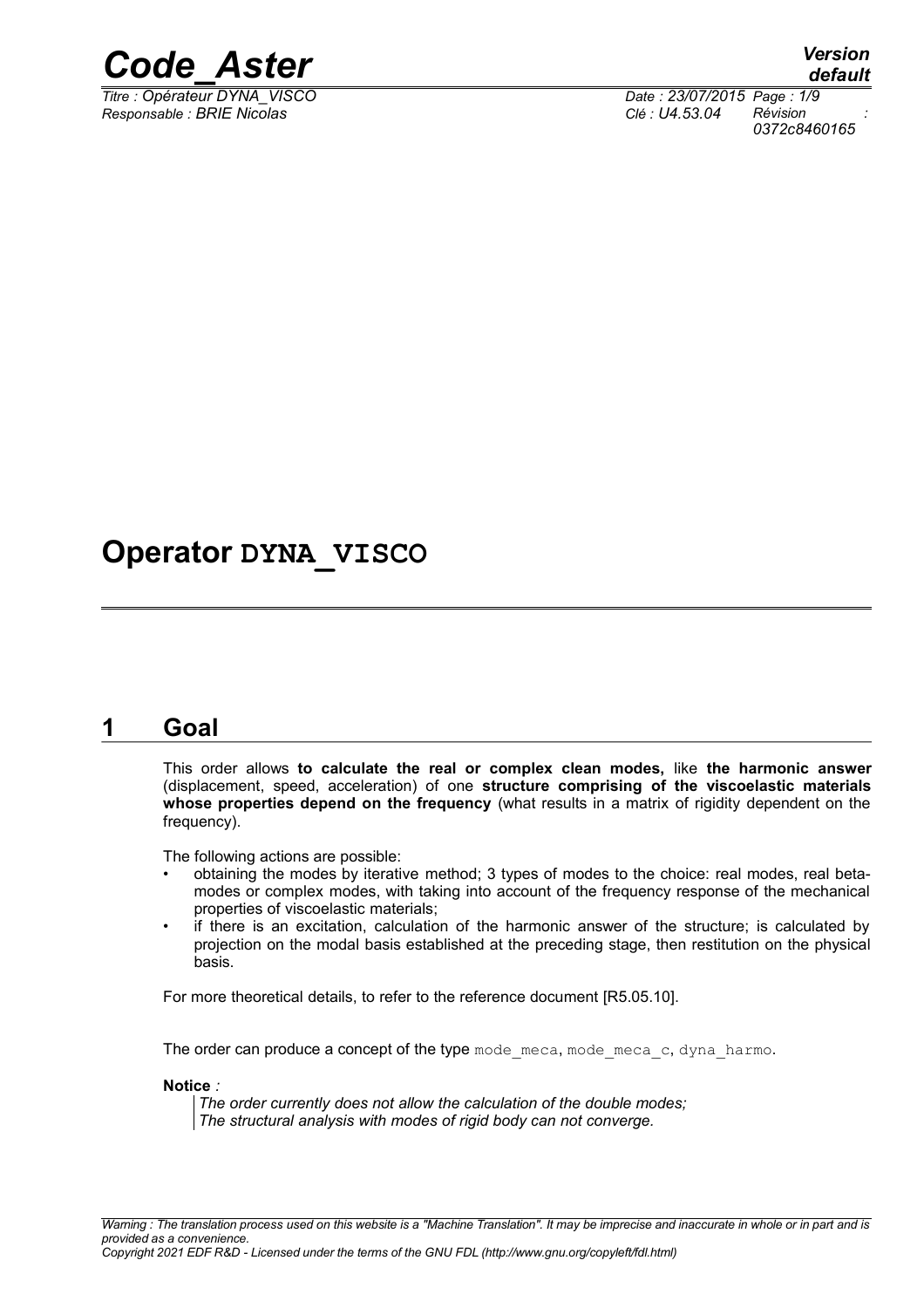*Titre : Opérateur DYNA\_VISCO Date : 23/07/2015 Page : 2/9 Responsable : BRIE Nicolas Clé : U4.53.04 Révision :*

## **2 Syntax**

visco [\*] = DYNA\_VISCO (

#### **# Assignment of the model and the grid**

♦ MODEL = model, [modele\_sdaster]

**# Assignment of the characteristics of the elements and the limiting conditions**

|                                                                                                                                                                                                                                                | $\Diamond$ CARA ELEM = caraelem, |  |                                                                                                                                                      | [cara elem]                                                                   |  |  |  |  |
|------------------------------------------------------------------------------------------------------------------------------------------------------------------------------------------------------------------------------------------------|----------------------------------|--|------------------------------------------------------------------------------------------------------------------------------------------------------|-------------------------------------------------------------------------------|--|--|--|--|
| # Assignment of materials<br># elastic materials classical (constant properties)<br>♦<br>MATER ELAS<br>$\hspace{1.6cm} = \hspace{1.6cm}$<br>$-F$ (                                                                                             |                                  |  |                                                                                                                                                      |                                                                               |  |  |  |  |
|                                                                                                                                                                                                                                                |                                  |  | $\rightarrow$ / MATER = chechmate<br>$/$ E = E<br>AMOR HYST = amorhyst<br>$\triangle$ RHO = rho<br>$\blacklozenge$ NAKED = naked<br>$GROUP MA = gma$ | [mater sdaster]<br>[R]<br>[R]<br>[R]<br>$\lceil R \rceil$<br>[1 gr maille]    |  |  |  |  |
| # materials viscoelastic (properties dependent on the frequency)<br>– F                                                                                                                                                                        |                                  |  |                                                                                                                                                      |                                                                               |  |  |  |  |
| ٠                                                                                                                                                                                                                                              | MATER ELAS FO=                   |  | $\left($<br>$E = 1 e$<br>AMOR $HYST = 1$ amor<br>$RHO = rho$<br>$NAKED = naked$<br>GROUP $MA = gma$                                                  | [fonction sdaster]<br>[fonction sdaster]<br>$\lceil R \rceil$<br>[R]<br>[qrm] |  |  |  |  |
| # Choice of calculation to be carried out                                                                                                                                                                                                      |                                  |  |                                                                                                                                                      |                                                                               |  |  |  |  |
| ♦                                                                                                                                                                                                                                              | TYPE RESU =                      |  | / 'HARM'<br>/ 'MODE'                                                                                                                                 | [DEFECT]                                                                      |  |  |  |  |
| ♦                                                                                                                                                                                                                                              | TYPE MODE =                      |  | / 'REAL'<br>$/$ 'BETA'                                                                                                                               | $[$ DEFECT $]$                                                                |  |  |  |  |
|                                                                                                                                                                                                                                                |                                  |  | / 'COMPLEX' (only if TYPE RESU=' MODE')                                                                                                              |                                                                               |  |  |  |  |
| # C hoix of the frequencies of calculation:<br>$\sqrt{FREQ} = 1$ f<br>[1 R]                                                                                                                                                                    |                                  |  |                                                                                                                                                      |                                                                               |  |  |  |  |
|                                                                                                                                                                                                                                                | / LIST FREQ = lfreq              |  |                                                                                                                                                      | [liststr8]                                                                    |  |  |  |  |
| # Rq: if TYPE RESU=' MODE', these keyword inform the frequential band of research of the<br>clean modes and must thus comprise 2 values exactly<br># Rq: if TYPE RESU=' HARM', these keyword inform the discrete frequencies of calculation of |                                  |  |                                                                                                                                                      |                                                                               |  |  |  |  |
| the harmonic answer; the maximum value of the list, multiplied by COEF FREQ MAX, is the upper<br>limit of research of the clean modes.                                                                                                         |                                  |  |                                                                                                                                                      |                                                                               |  |  |  |  |
| # Parameter setting of convergence on the clean modes                                                                                                                                                                                          |                                  |  |                                                                                                                                                      |                                                                               |  |  |  |  |

| RESI RELA = $1.E-3$<br>eps          | $[$ DEFECT $]$<br>$\lceil R \rceil$ |
|-------------------------------------|-------------------------------------|
| <b># If</b> $TYPE$ $RESU=$ $HARM$ : |                                     |
| COEF FREQ MAX = $cfmax$<br>♦        | IR1                                 |

*Warning : The translation process used on this website is a "Machine Translation". It may be imprecise and inaccurate in whole or in part and is provided as a convenience.*

*Copyright 2021 EDF R&D - Licensed under the terms of the GNU FDL (http://www.gnu.org/copyleft/fdl.html)*

*default*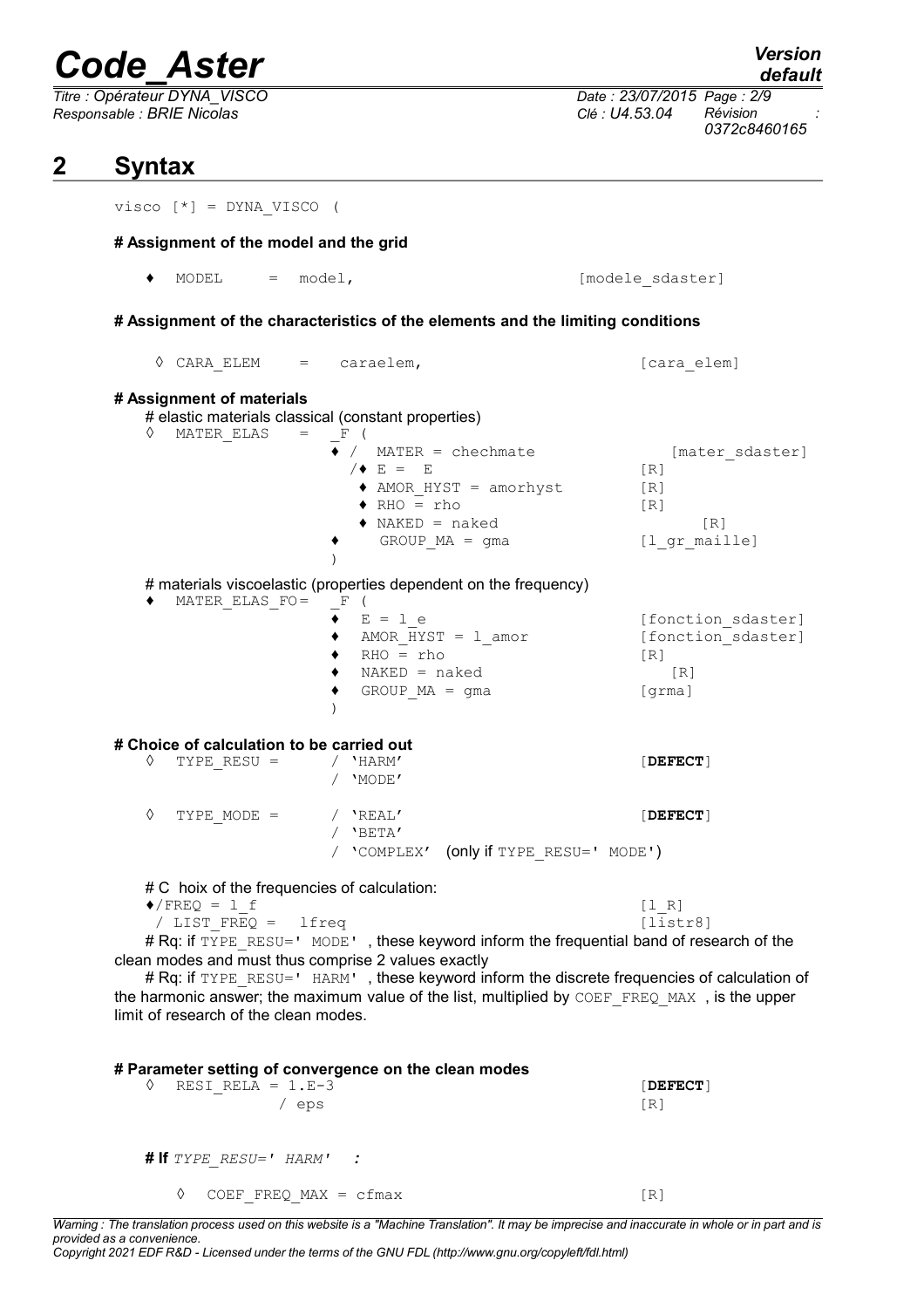*Code\_Aster Version default*

*Titre : Opérateur DYNA\_VISCO Date : 23/07/2015 Page : 3/9 Responsable : BRIE Nicolas Clé : U4.53.04 Révision :*

*0372c8460165*

#### **# Assignment of the loading**

 $EXCIT = \_F$  ( ♦ LOAD = load [l\_char\_meca]  $\lambda$ **# Choice of (of) the field (S) of result to save** ◊ NOM\_CHAM =/'DEPL' **[DEFECT]** / 'QUICKLY' / 'ACCE' **# possible Storage of the calculated clean modes**

◊ MODE\_MECA = CO ("modes") [TXM]

#### **# Posting of the relative information to calculation**

### ◊ INFORMATION = / 1 **[DEFECT]** / 2

)  $\,$  ;

#### **# Standard of concept result**

If TYPE RESU = 'HARM' then  $[*] =$  dyna harmo if MODE MECA present, the concept CO is of type mode meca. If TYPE RESU = 'MODE' then  $[*)$  = mode meca if TYPE MODE = 'REAL' or 'BETA' mode meca c if TYPE MODE =  $'COMPLEX'$ .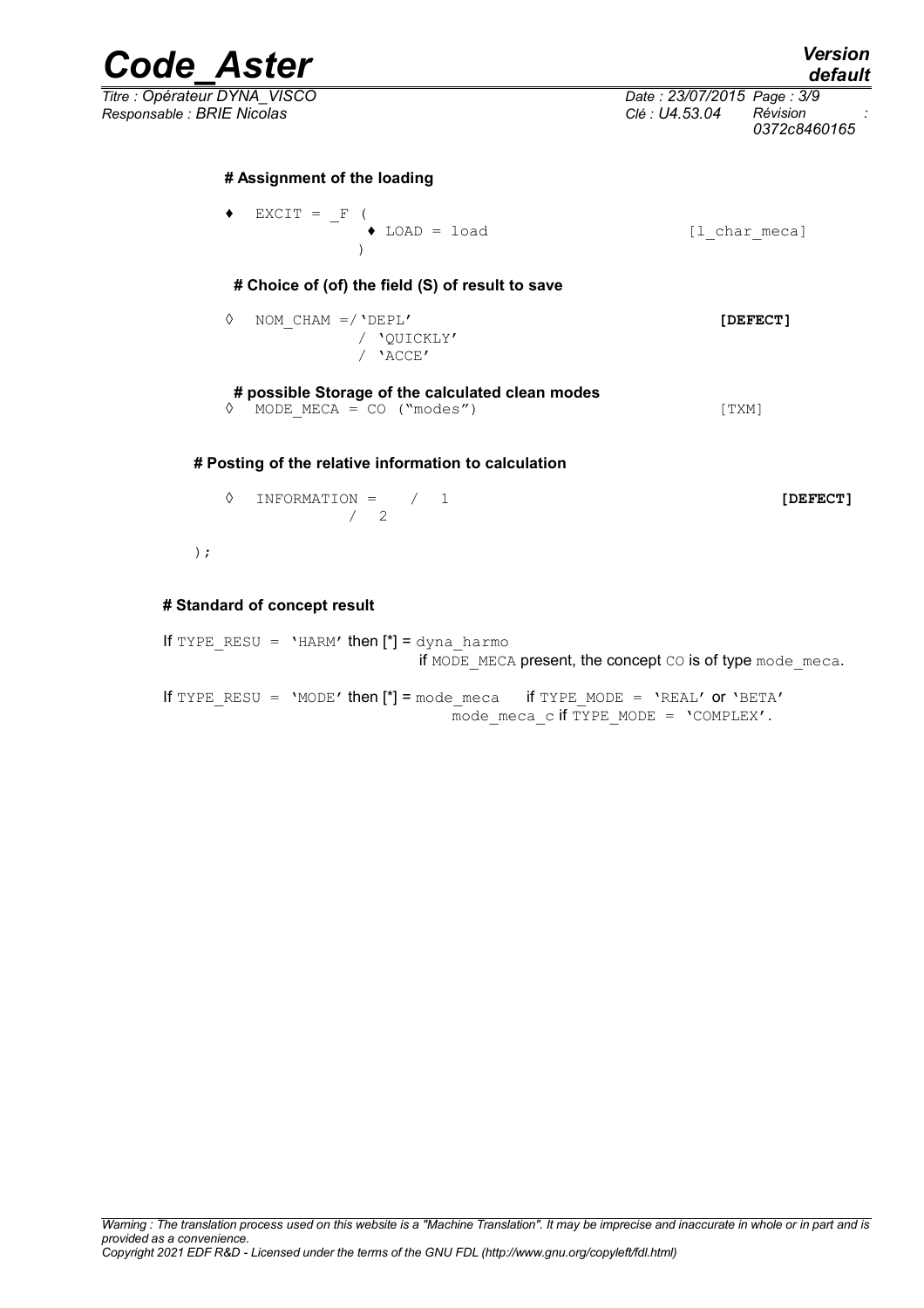*Responsable : BRIE Nicolas Clé : U4.53.04 Révision :*

*Titre : Opérateur DYNA\_VISCO Date : 23/07/2015 Page : 4/9 0372c8460165*

## **3 Operands**

### **3.1 Operands MODEL/CARA\_ELEM**

- $\triangleleft$  MODEL = model,
- ◊ CARA\_ELEM = caraelem,

These keywords make it possible to inform:

- the name of the model (model) whose elements are the object of mechanical calculation.
- the name of the characteristics of the structural elements (plates, beams, discrete,...) if they are used in the model.

### **3.2 Keyword factor MATER\_ELAS**

| ♦ | MATER ELAS $=$ $F$ ( |  |                                  |
|---|----------------------|--|----------------------------------|
|   |                      |  | $MATER = chechmate$              |
|   |                      |  | $/$ $\bullet$ E = E              |
|   |                      |  | $\triangle$ AMOR HYST = amorhyst |
|   |                      |  | $\bullet$ RHO = rho              |
|   |                      |  | $\bullet$ NAKED = naked          |
|   |                      |  | $GROUP MA = qma$                 |
|   |                      |  |                                  |
|   |                      |  |                                  |

This keyword makes it possible to affect an elastic material **without frequency response** with the elements belonging to GROUP MA.

The material can be defined before the macro-order thanks to the operator DEFI MATERIAU [U4.43.01]; in this case, this material is recalled with the keyword MATER. The material can also be defined here by its properties: Young modulus E, density RHO, Poisson's ratio NAKED, and damping hysteretic AMOR\_HYST.

This keyword factor can be repeated as many times as there are elastic materials **without frequency response** in the structure.

### **3.3 Keyword factor MATER\_ELAS\_FO**

 $MATER_ELAS_FO = F$  (  $\bullet$  E = 1 e ♦ AMOR\_HYST = l\_amor  $\triangleleft$  RHO = rho  $\triangleleft$  NAKED = naked  $\triangleleft$  GROUP MA = gma )

This keyword makes it possible to affect a viscoelastic material **with frequency response** with the elements belonging to GROUP MA.

The mechanical properties of viscoelastic material are of two types:

- those which depend on the frequency: the Young modulus  $E$  and the damping ratio AMOR  $HYST$ ; they are indicated by functions indexed by the frequency, produced by DEFI\_FONCTION/NOM\_PARA=' FREQ' [U4.31.02]);
- those which are constant: density RHO and the Poisson's ratio NAKED.

This keyword factor can be repeated as many times as there are materials visocelastic with **frequency response** in the structure.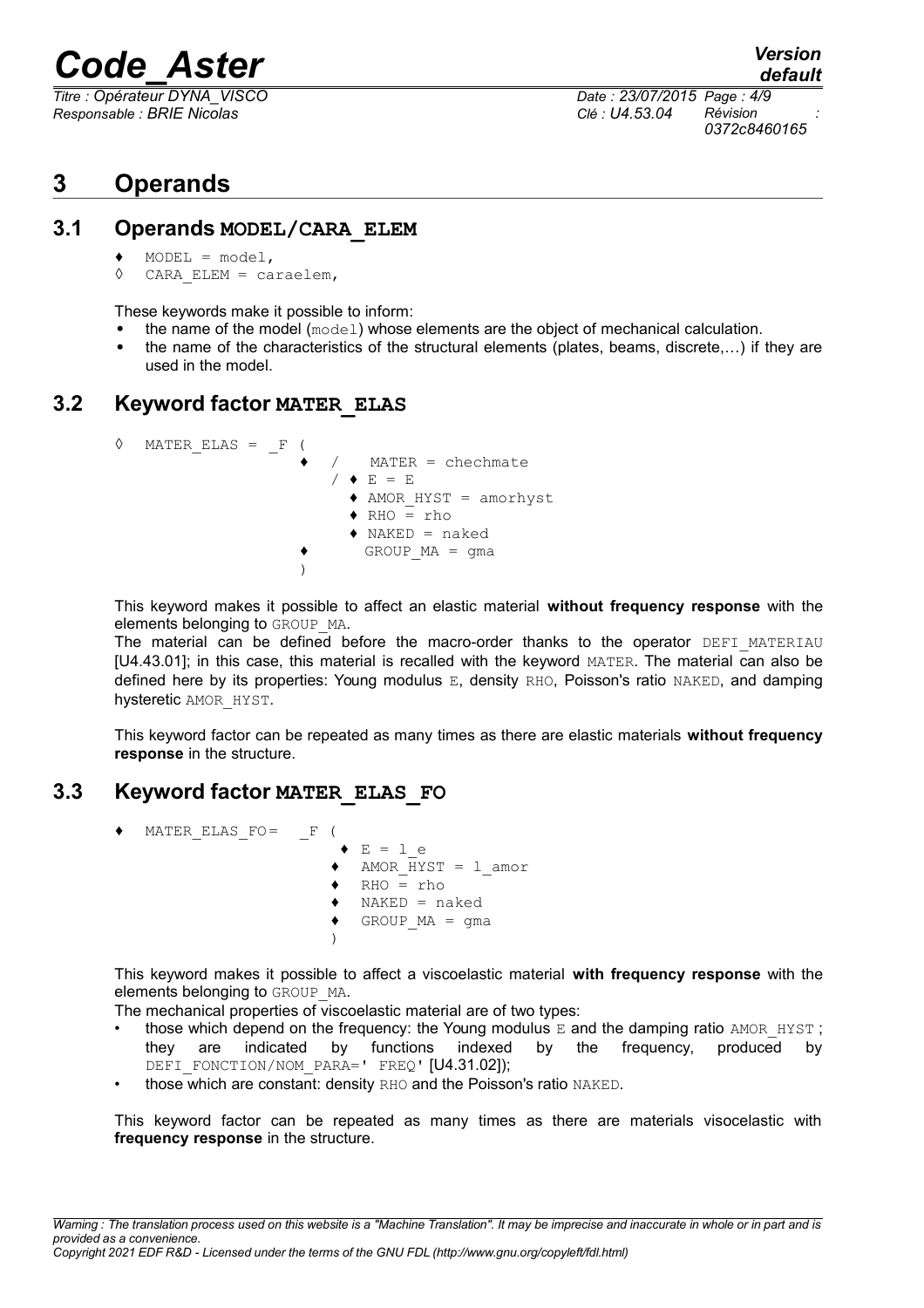*Responsable : BRIE Nicolas Clé : U4.53.04 Révision :*

*default Titre : Opérateur DYNA\_VISCO Date : 23/07/2015 Page : 5/9 0372c8460165*

### **3.4 Keyword TYPE\_RESU**

◊ TYPE\_RESU = / 'HARM' [**DEFECT**] / 'MODE'

This keyword makes it possible to define the type of calculation to be carried out:

- LE choice 'MODE' allows to calculate the clean modes of the structure;
- calculation 'HARM', allows to obtain frequency response of the structure a given excitation; one can also recover the clean modes calculated thanks to the keyword MODE\_MECA.

### **3.5 Keywords FREQ/LIST\_FREQ**

 $\triangleleft$  / FREQ = 1 f / LIST\_FREQ = lfreq

In the case of a modal calculation of the structure  $(TYPE$ <sub>RESU='</sub> MODE'), this keyword makes it possible to define the frequential band of research of the modes. The list must then contain 2 values exactly (strictly increasing).

In the case of a harmonic calculation of the structure  $(TYPE<sub>RESU</sub>=' HARM')$ , this keyword makes it possible to define the discrete frequencies for which the answer of the structure is calculated. The list must then contain at least 2 strictly increasing values.

### **3.6 Keyword TYPE\_MODE / RESI\_RELA**

```
◊ TYPE_MODE = / 'REAL' [DEFECT]
             / 'BETA'
             / 'COMPLEX'
```
Several choices of calculation of the clean modes are possible: real modes, beta-modes (which are real modes improved giving a better precision of the results, cf [R5.05.09]), like complex modes. The calculation of the complex modes makes it possible to obtain modal depreciation. On the other hand this kind of mode cannot be used to carry out a harmonic calculation ( $TYPE$ <sub>RESU='</sub> HARM').

#### **Note:**

*If one calculates complex modes, one can recover modal depreciation in a list python with this function: liste\_python=modes.LISTE\_PARA () ['AMOR\_REDUIT'] (that nécesite to use PAR LOT=' NON' in the order BEGINNING*  $)$ .

◊ RESI\_RELA = / 1.E-3 **[DEFECT]** / eps

The calculation of the clean modes with the iterative method has named convergence criteria RESI RELA. A clean mode is retained in the modal base when the relative difference between the Eigen frequencies calculated between two successive iterations is lower than RESI\_RELA.

### **3.7 Keyword factor EXCIT**

 $EXCIT = F ($  $\triangle$  LOAD = load )

This keyword allows the assignment of loads (boundary conditions, forces of excitation,…) who were before defined by the operator AFFE\_CHAR\_MECA [U4.44.01].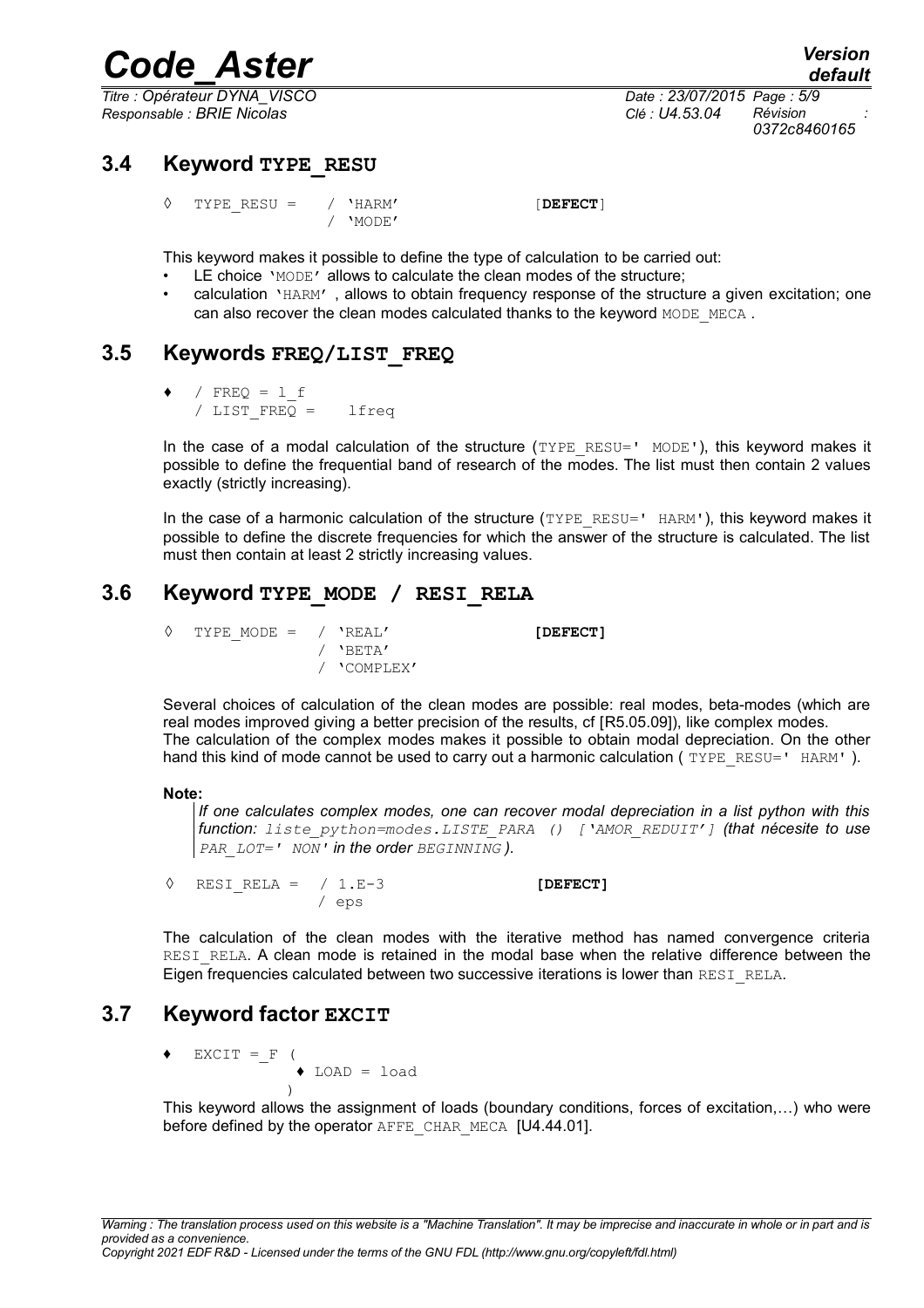*Titre : Opérateur DYNA\_VISCO Date : 23/07/2015 Page : 6/9 Responsable : BRIE Nicolas Clé : U4.53.04 Révision :*

*default*

*0372c8460165*

#### **Note:**

*Currently, for the external excitations, only the excitations of the type FORCE\_NODALE are compatible with the order DYNA\_VISCO.*

*For harmonic calculation, the base of the clean modes is enriched, a transparent way for the user, by the static modes associated with the excited nodes.*

### **3.8 Keyword NOM\_CHAM (if TYPE\_RESU=' HARM')**

/ 'QUICKLY' / 'ACCE'

◊ NOM\_CHAM = / 'DEPL' **[DEFECT]**

This keyword makes it possible to define which fields will be saved in the concept result (displacement, speed or acceleration). It is possible to save several fields by giving a list, for example NOM CHAM= ('DEPL', 'ACCE').

## **3.9 Keyword MODE\_MECA (if TYPE\_RESU=' HARM')**

◊ MODE\_MECA = CO ('modes')

If this keyword is present, two concepts will be produced by the macro-order:

- the concept modes of type mode meca
- the concept visco of type dyna harmo

The concept modes can for example be classically printed with the order IMPR\_RESU [U4.91.01].

## **3.10 Keyword COEF\_FREQ\_MAX (if TYPE\_RESU=' HARM')**

◊ COEF\_FREQ\_MAX = cfmax [R]

During a harmonic calculation, the multiplying coefficient  $CDEF$  FREQ MAX allows to obtain values of more precise frequencys response, while multiplying by COEF\_FREQ\_MAX the value of the maximum frequency of calculation of the modal base of projection. The minimal value of this parameter is 1.5.

### **3.11 Keyword INFORMATION**

◊ INFORMATION = / 1 **[DEFECT]** / 2

Indicate the level of impression in the file MESSAGE.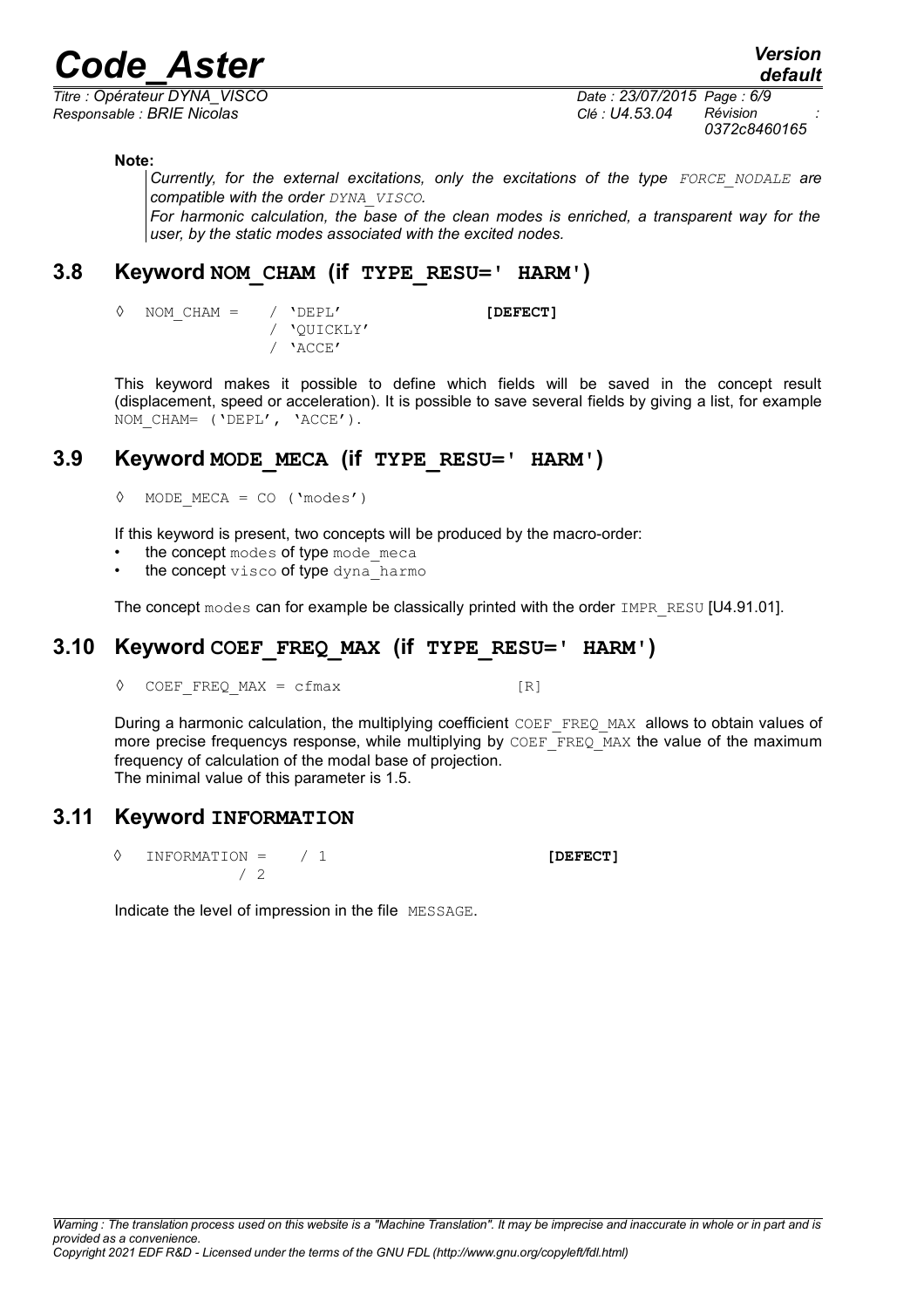*Titre : Opérateur DYNA\_VISCO Date : 23/07/2015 Page : 7/9 Responsable : BRIE Nicolas Clé : U4.53.04 Révision :*

*0372c8460165*

## **4 Examples**

## **4.1 Definition of the frequency response of the properties of viscoelastic materials**

```
# frequencies for which the parameters of materials are given
list f=DEFI LISTE REEL (VALE= (1,10,50,100,500,1000,1500,),);
# values (of the real part) of the Young modulus at the frequencies of
list_f
list_E=DEFI_LISTE_REEL (VALE=
(23.2E6,58.E6,145.E6,203.E6,348.E6,435.E6,464.E6,),);
# values of the factor of loss at the frequencies of list_f
list eta=DEFI LISTE REEL (VALE= (1.1, 0.85, 0.7, 0.6, 0.4, 0.35, 0.34,),);fonc_E=DEFI_FONCTION (NOM_PARA=' FREQ',
                    VALE_PARA=liste_f,
                    VALE FONC=liste_E,
                     INTERPOL= ('FLAX', 'FLAX',),
                    PROL DROITE=' LINEAIRE',
                    PROL GAUCHE=' CONSTANT', ) ;
fonc_eta=DEFI_FONCTION (NOM_PARA=' FREQ',
                     VALE_PARA=liste_f,
                     VALE FONC=liste eta,
                      INTERPOL= ('FLAX', 'FLAX',),
                     PROL DROITE=' LINEAIRE',
                     PROL GAUCHE=' CONSTANT', ) ;
```
## **4.2 Calculation of the complex clean modes**

```
modes=DYNA_VISCO (MODELE=modele,
                   CARA_ELEM=cara_ele,
                   # materials with constant properties:
                  MATER ELAS= F (E=2.1e11,
                                 NU=0.3,
                                  RHO=7800.,
                                 AMOR HYST=0.002,
                                   GROUP_MA=' SUPPORT'),
```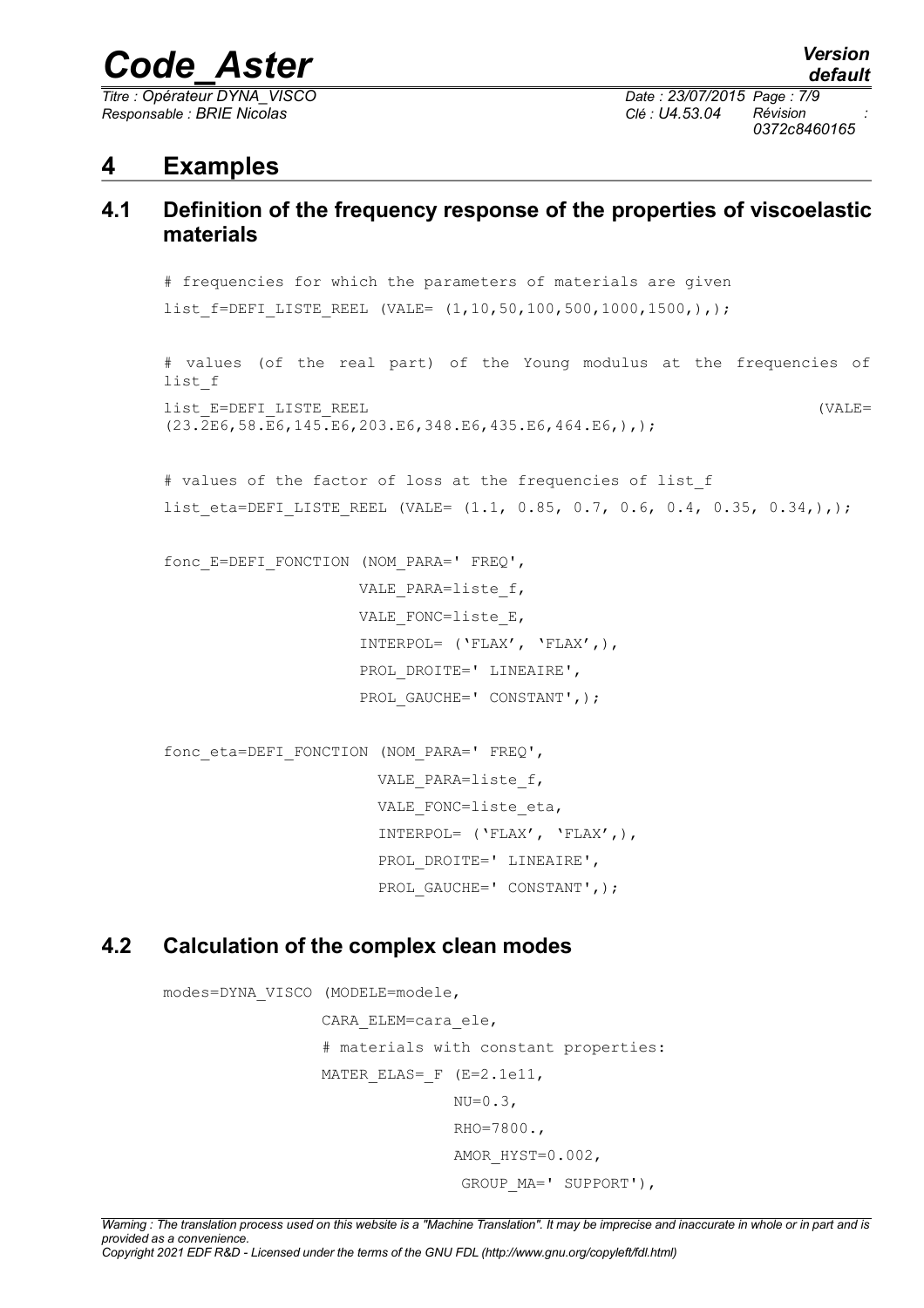*Titre : Opérateur DYNA\_VISCO Date : 23/07/2015 Page : 8/9*

```
Code_Aster Version
                                                             default
Responsable : BRIE Nicolas Clé : U4.53.04 Révision :
                                                         0372c8460165
                    # materials with properties dependent on the frequency:
                   MATER ELAS FO = F (E=fonc E,
                                 AMOR HYST=fonc eta,
                                  RHO=1200.,
                                  NU=0.45,
                                   GROUP_MA=' VISCO'),
                   TYPE RESU=' MODE',
                   TYPE_MODE=' BETA',
                    # bandages frequential of research
```
 $FREQ= (1. , 1500.),$ 

EXCIT= F (CHARGE=condlim),

);

## **4.3 Calculation of the harmonic answer**

```
# DEFINITION OF THE LOADING
excit=AFFE_CHAR_MECA (MODELE=modele,
                      FORCE NODALE= F (GROUP NO=' A',
                                      FZ=1., ), );
# DEFINITION OF THE FREQUENCIES OF CALCULATION OF THE ANSWER
listfr=DEFI_LISTE_REEL (DEBUT=1.,
                        INTERVALLE= (_F (JUSQU_A=500.,
                                      PAS=1,),),),# ANSWER HARMONIC
visco=DYNA_VISCO (MODELE=modele,
                  CARA_ELEM=cara_ele,
                 EXCIT= F (CHARGE= (condlim, excit),),
                 MATER ELAS= (F (E=2.1E11,
                                 NU=0.3,
                                  RHO=7800.,
                                 AMOR HYST=0.002,
                                  GROUP_MA=' DESSOUS'),
                              F (E=7.0E10,
                                 NU=0.3,
                                  RHO=2700.,
                                  AMOR_HYST=0.001,
                                 GROUP MA=' DESSUS'),),
```